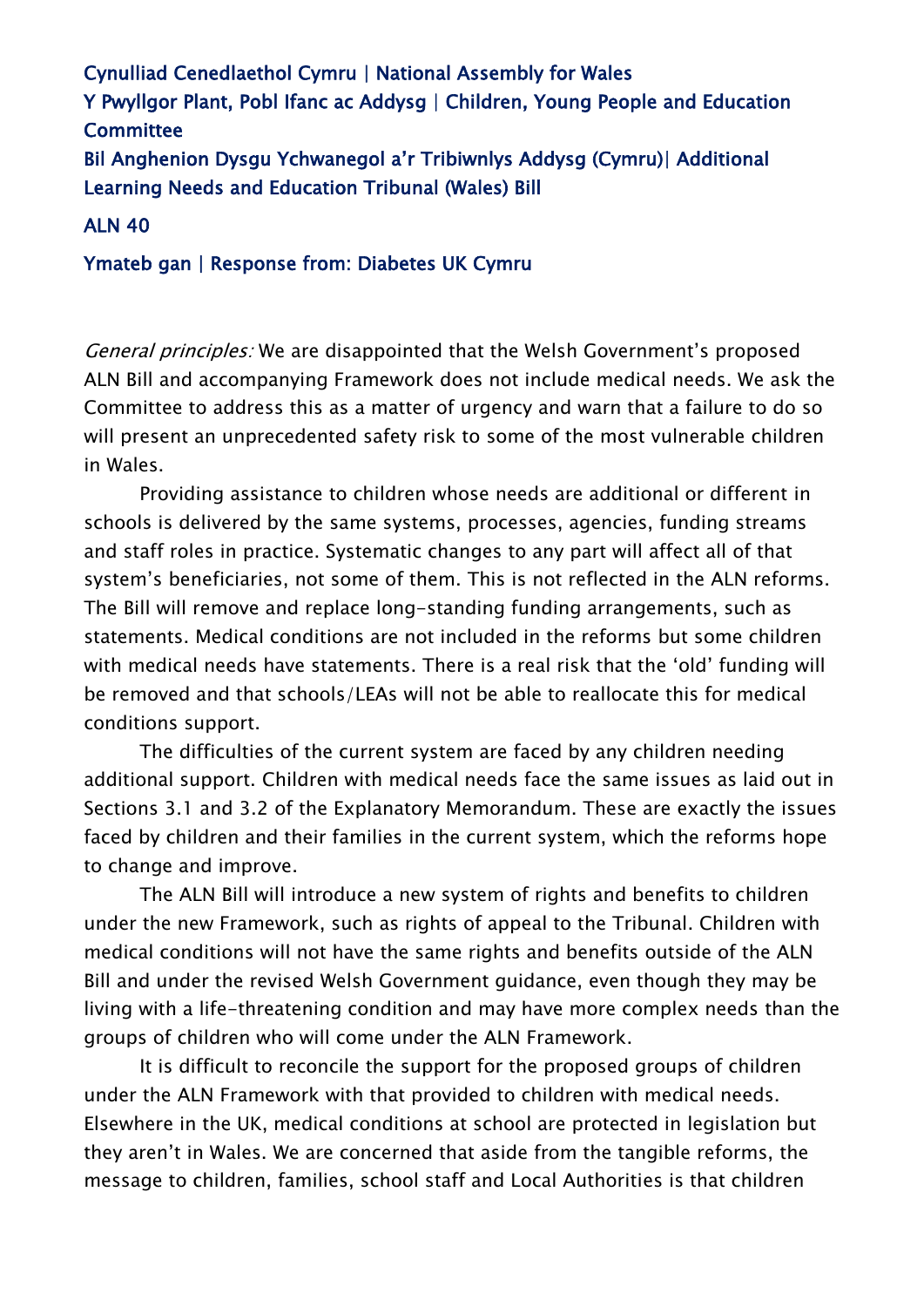with medical needs are less important. In practice, there is a real danger that this will result in the de-prioritisation of this group. As such, if steps are not taken to amend the ALN Bill, it poses a threat to existing arrangements for the families who we represent.

Should medical conditions be included in the proposed Framework, we would very much welcome the general principles of the Bill and believe that they would play a fundamental part in addressing and resolving key issues that have emerged in recent years.

#### Whether there is a need for legislation:

- 1. Guidance alone has failed. Evidence shows that having guidance alone has failed across multiple demonstrable areas and that it is ignored by a number of schools. The gaps in practical advice and specific allocation of roles, as well as optional duties contained in the draft allows for inaction by all involved parties. The 2017 guidance will also fail, irrespective of how well it is written, if it not underpinned by legislation.
- 2. The need for reform. Diabetes UK and a number of other leading children and health organisations across the UK are calling for reform in Wales of the current support for medical needs. The updating of the 2010 guidance document does not constitute reform. It has produced and is still producing variable care for children across Wales. This results in some children being disproportionately negatively affected, for example, by exclusionary practices or by high levels of parental involvement in the school day.
- 3. Providing assistance to families. Organisations providing UK-wide support agree that it is much more difficult to provide assistance and guidance to supporters, schools and Local Authorities in Wales, where there is no explicit duty on schools. It is much easier to support all parties when a legislative duty exists.
- 4. Current legislation. Welsh Government has stated that a number of laws already apply in this area and so there is no need to duplicate this. Current pieces of legislation are not fit for purpose for the following reasons:
- (a) They do not contain an explicit duty for medical conditions/needs.
- (b) They do not differentiate between a child with a medical condition and one without a medical condition.
- (c) They do not adequately apply to the management of medical conditions (i.e. 'promotion of wellbeing' is not the same as medical conditions management/support in a school setting).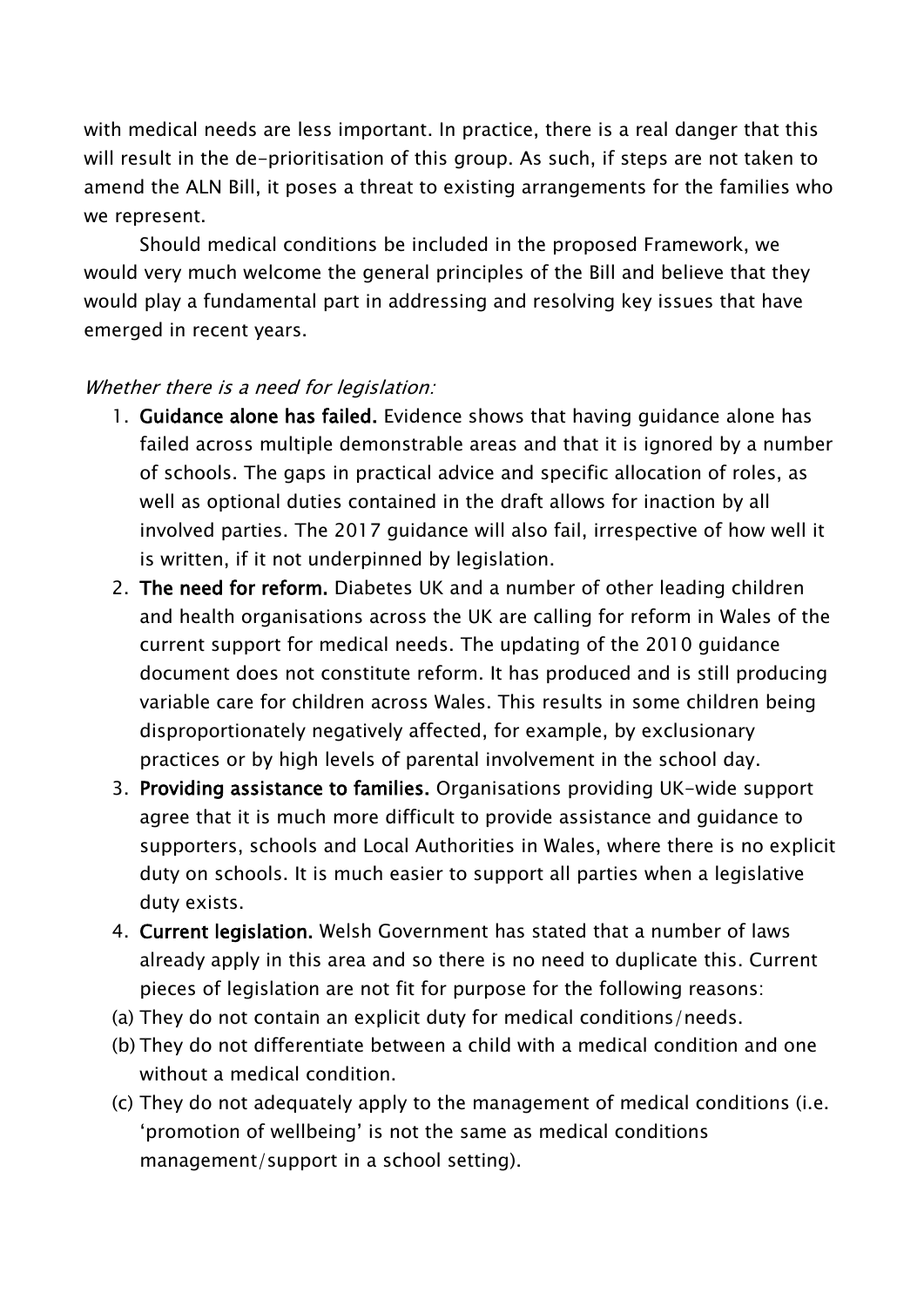- (d) They have applied for a number of years in Wales (some upwards of  $10+$ years) but our contact with all involved parties' shows that they have had no clear impact on this area.
- (e) They all applied in England prior to the Children & Families Act 2014. Lessons from England show that the stated laws were inadequate in providing for medical conditions and therefore steps were taken to legislate specifically for medical conditions.
- (f) Several of them present challenges for the ALN Bill, for example the Equality Act 2010 (detailed below).

## 5. The impact of legislation on schools.

- (i) Schools who positively engage:
- Minimal impact, if they are already managing medical conditions appropriately.
- Enable schools to provide assurance and protection to families, their staff and Local Authorities that they are doing as instructed, expected and required by law.
- Enable them to check/reference the care that they have in place or are planning to put in place and to set expectations for all parties. This in turn assists in dispute avoidance, reducing the likelihood of parties accessing dispute resolution options. Anecdotal evidence from multiple organisations shows that this is the case in England since a statutory duty was introduced in 2014.
- Provide assurance to schools who want to support their pupils but fear a litigious culture.
- (ii) Schools who do not engage:
- High impact in targeting schools who are not engaging.
- Empower all parties to address non-compliance and set expectations.
- Mandatory for all parties to engage with medical needs.
- Address enforcement issues. Diabetes UK welcomes the language used across a number of areas in Welsh Government policy recently where it has been stated that when a voluntary system has not been effective, or where there have been enforcement issues, Welsh Government will look to include these within legislation.
- Dispute resolution via rights of appeal to the Tribunal.
- Over the longer term, this will result in culture change.
- (iii) Impact of legislation in England: Lessons for Wales: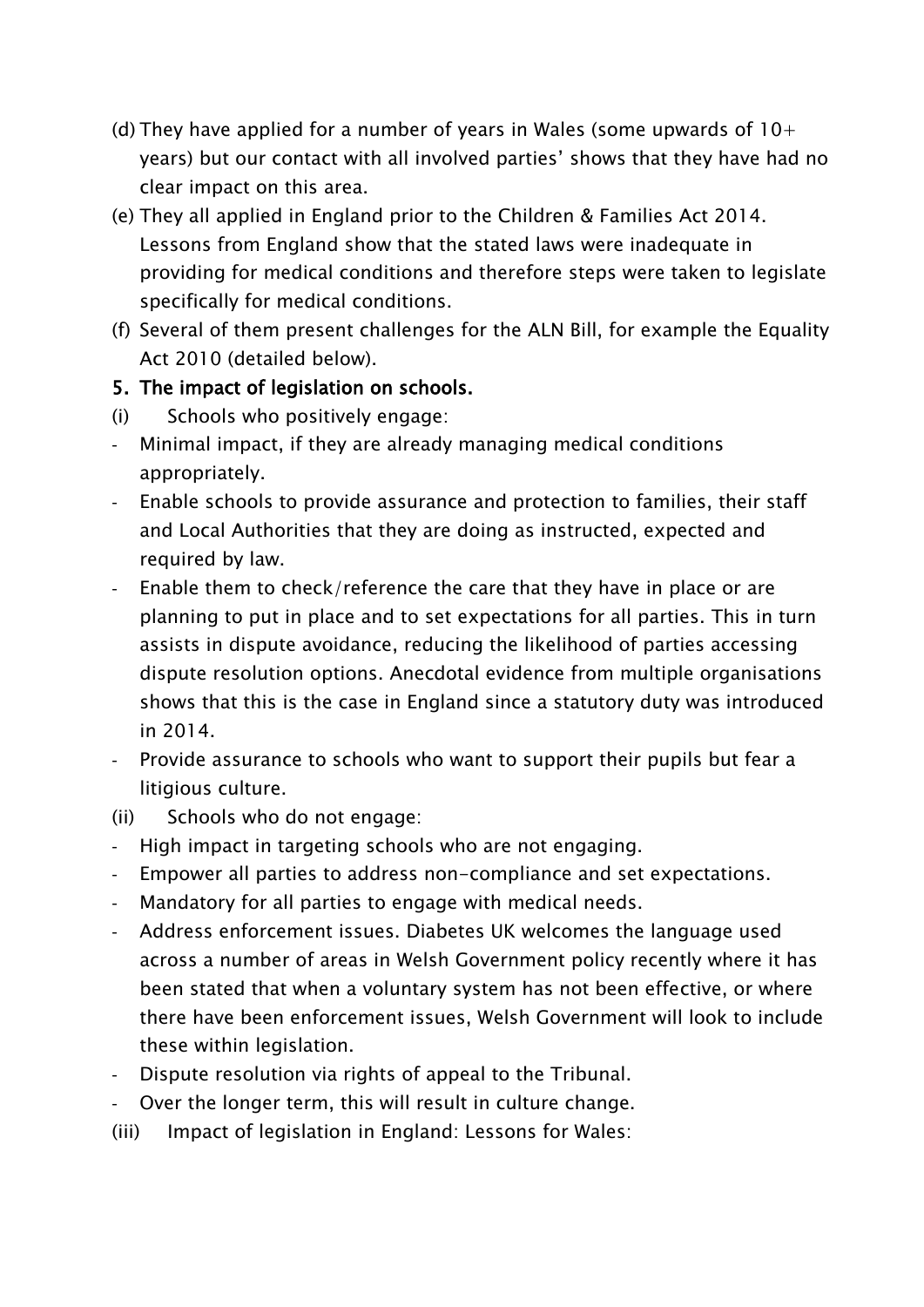Early indicators document a clear increase in schools' engagement with medical conditions. Comparative evidence gathered annually by Diabetes UK shows that the situation in England is improving year on year in the following areas:

| <b>Indicators</b> |                                                                                                                                                                                                                    | 2013 | 2014 | 2015 |
|-------------------|--------------------------------------------------------------------------------------------------------------------------------------------------------------------------------------------------------------------|------|------|------|
| 1.                | Percentage of parents who are satisfied with the diabetes care<br>provided to their child at school                                                                                                                | 67%  | 71%  | 72%  |
|                   | 2. Percentage of parents who state that an individualised care<br>plan is in place at school which meets their child's needs.                                                                                      | 51%  | 66%  | 85%  |
| 3.                | Proportion of schools that have access to Type 1 diabetes<br>training                                                                                                                                              | 66%  | 66%  | 73%  |
| 4.                | Proportion of schools with appropriate policies and procedures<br>in place to provide children with Type 1 diabetes with<br>consistent, individualised care (including IHP that cover<br>extracurricular activity) | 7%   | 58%  | 71%  |

\*Figures from 2013, 2014 and 2015 annual surveys of over 400 parents and schools conducted by Diabetes UK.

### Recommendations for Wales

We strongly recommend that:

- A statutory duty be included on the face of the Bill to support pupils with medical conditions.
- That accompanying statutory guidance be issued with the following minimum requirements to be put in place by schools:
	- (i) Medical Conditions Policy.
	- (ii) An Individual Health Plan for each pupil who has a medical need.

## Whether there are any unintended consequences arising from the Bill;

The Bill has several unintended consequences from a medical conditions perspective:

## Consequence 1: The definition of ALN

Although not explicitly mentioned on the face of the Bill, there are a number of ways in which medical conditions would come under the Framework. They are:

- (1) Via the Equality Act 2010
- (2) Via an Additional Learning Provision (ALP) requirement
- (3) Via the Code of Practice

A flowchart of the Bill's definition sections is included at the end of this document.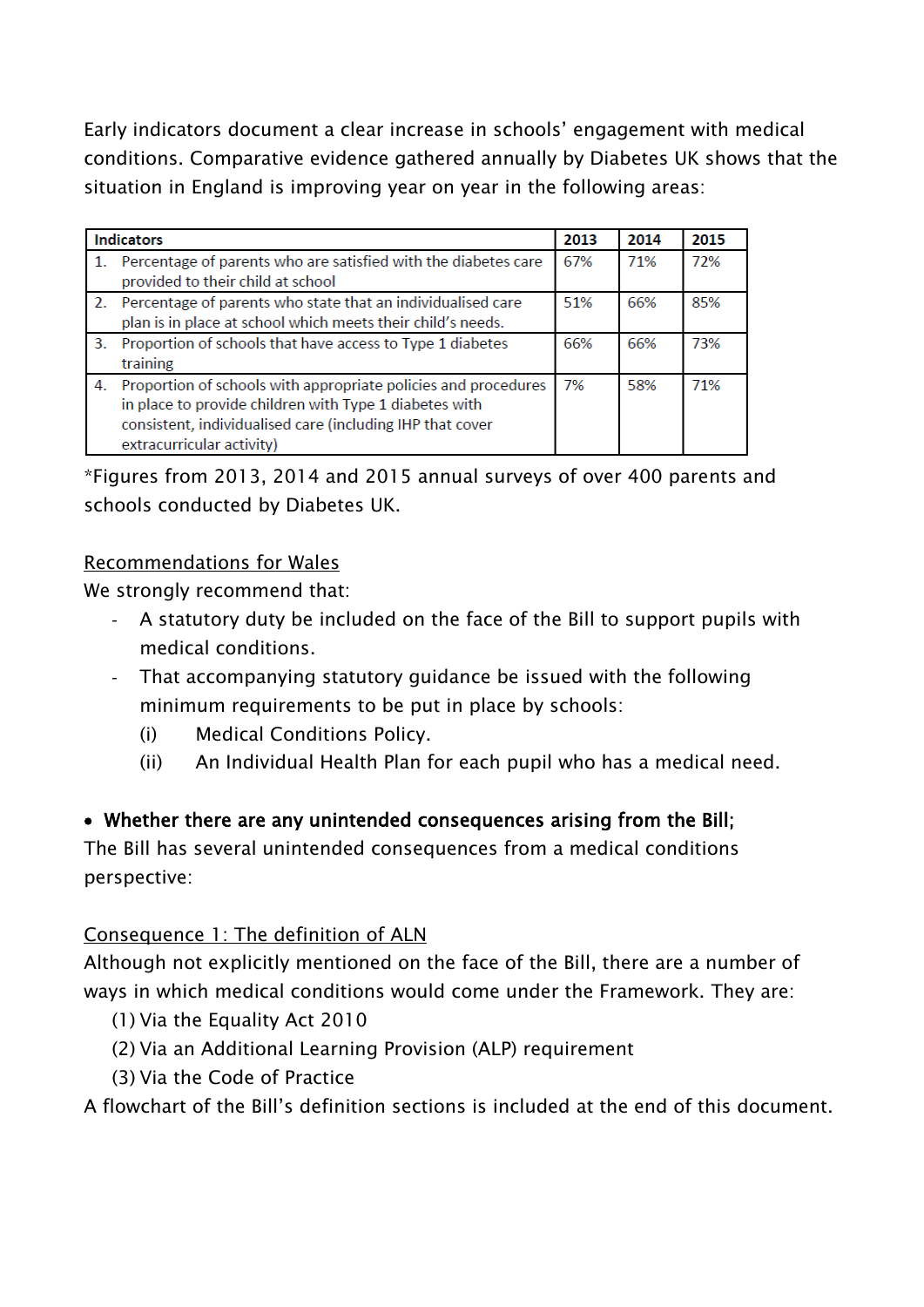(1) Equality Act 2010: In determining ALN, the Bill uses the Equality Act 2010 as part of its definition (Part 2, Chapter 1, Section 2 (b)). Some medical conditions are well established as disabilities under the Equality Act 2010. This would introduce tiers of medical conditions into the ALN Framework. In theory, some conditions would be included under the ALN Framework and some wouldn't be. All documentation relating to the proposed ALN Framework fails to acknowledge, clarify or address this. The table below shows well-known conditions that fall into these categories and their status under the Equality Act 2010. It follows that this would also determine their status for the ALN Framework:

| <b>Disability</b>                              | Sometimes<br>a disability | Not a disability       |
|------------------------------------------------|---------------------------|------------------------|
| Type 1 diabetes, ME & CFS, Epilepsy, Motor     | <b>Arthritis</b>          | Asthma                 |
| Neurone Disease, Fibromyalgia, Depression,     |                           |                        |
| Schizophrenia, Mental Health Conditions        | Allergies                 | Addictions (unless a   |
| (anxiety, phobias, eating disorders, bipolar   |                           | result of prescription |
| disorders, obsessive compulsive disorders,     |                           | medication)            |
| self-harm), Rheumatoid arthritis,              |                           |                        |
| Dementia, Muscular Dystrophy,                  |                           | Hay fever (unless      |
| Systemic Lupus Erythematosis (SLE),            |                           | aggravates another     |
| Respiratory Conditions, Cardiovascular         |                           | condition)             |
| Disease (thrombosis, stroke & heart disease),  |                           |                        |
| Cancer, HIV infection/AIDS, Multiple           |                           | Other conditions that  |
| Sclerosis, Allergies, Stammering, Relatives of |                           | are not long-term      |
| any of the above via associative disability    |                           |                        |
| discrimination                                 |                           |                        |

Also of note is the fact that the Equality Act, in determining whether a condition is a disability, places emphasis on the effect of an impairment and not its cause.

(2) Additional Learning Provision (ALP): Section 6.13 of the Code of Practice states that: If a person has a learning difficulty or disability which calls for ALP, the individual must be considered as having ALN for the purposes of the Act.

It is not clear which additional groups of children this section applies to, as most who require this type of support are already explicitly listed in the Framework. ALP is defined as any support that is 'additional to or different from' (defined as 'that which goes beyond that generally made available') that which is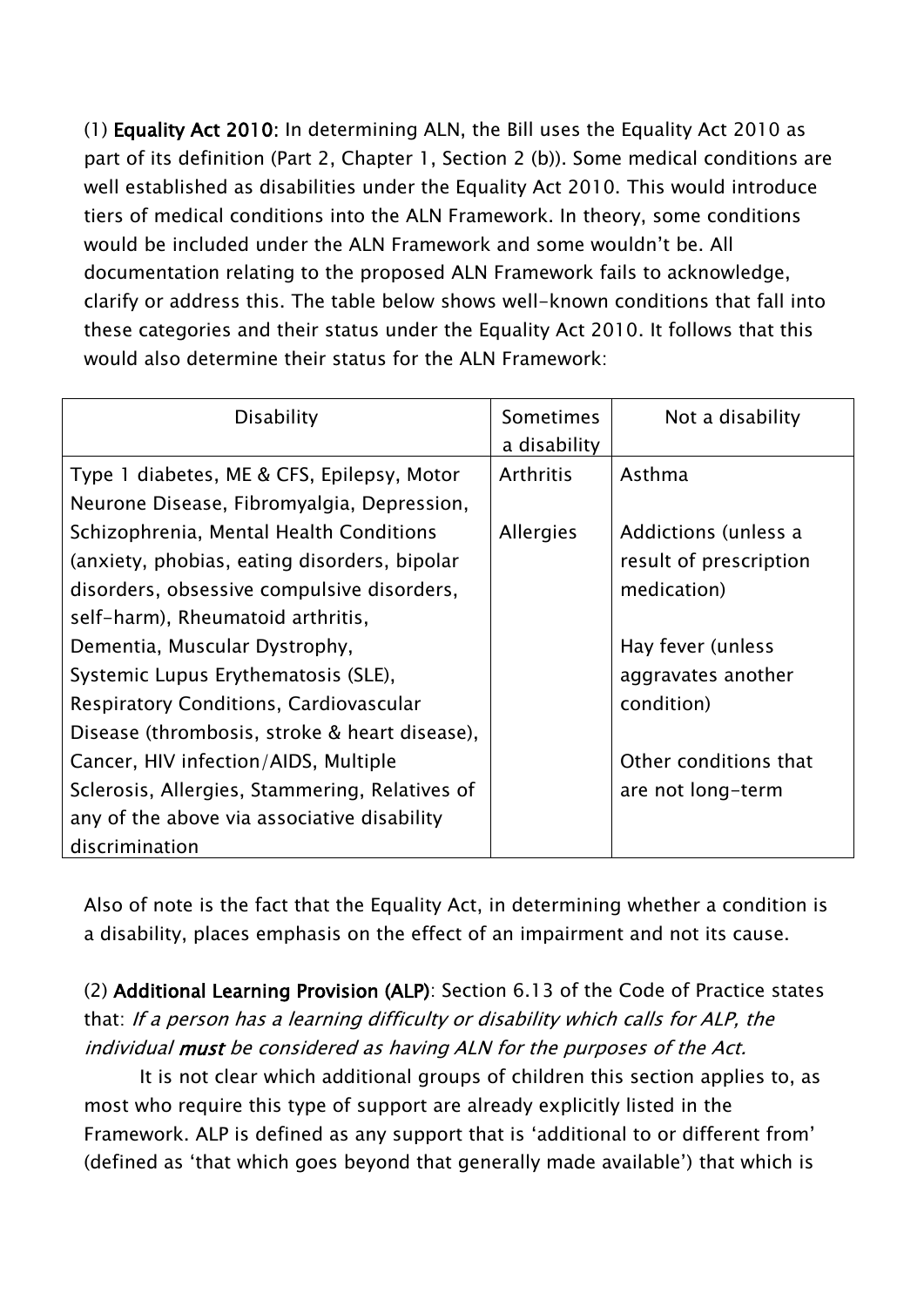provided to others of the same age in mainstream education. A child with a chronic condition will always need this type of support. In the case of Type 1 diabetes, failure to provide appropriate monitoring and treatment for the duration of a school day can be fatal. A young child with Type 1 diabetes will always need intervention of some kind by an adult. Funding in Wales has been used for medical conditions support for several years in schools which constitutes ALP.

(3)Code of Practice: The Code is a statutory document. Sections 6.38 - 6.42 describe medical conditions management under the title of 'Initial considerations - Healthcare needs'.

Section 6.38 signposts the reader to the non-statutory guidance document. What is the relationship between the two documents? The statutory document instructs the reader to follow a non-statutory document that fails to guarantee any support to children with medical needs. Clarification is needed with regards to this mixed-messaging in order to enable all parties to deliver appropriate support to children/young people with medical needs. In addition, the support described in the guidance document would constitute ALP, which would send the reader back under the statutory ALN framework.

Section 6.42 states that an IDP may be updated at the same time that another plan is updated, for example an Individual Healthcare Plan (IHP). The guidance document states that not all children with medical conditions will need an IHP. It goes even further in saying that the final decision on whether a child needs an IHP rests with the Head Teacher of the school. The Head Teacher is unlikely to have the clinical knowledge necessary to make this decision. They are also a key decision maker in granting funding for support and are influential in a school's inclusion/engagement with medical conditions.

Potential consequences to the definition-based issues:

- Widen the existing gap between the 'have/have nots' in terms of support at school, which is already unacceptably wide.
- Intensify the battle to obtain the best available level of support. 'Statement versus No Statement' would be replaced by 'disability or no disability', with 'ALN rights or no ALN rights' inextricably linked.
- Result in confusion in practice and an assumption that non-clinical education roles have a level of specialist or clinical knowledge that they simply do not have.
- What message does this send to families in Wales?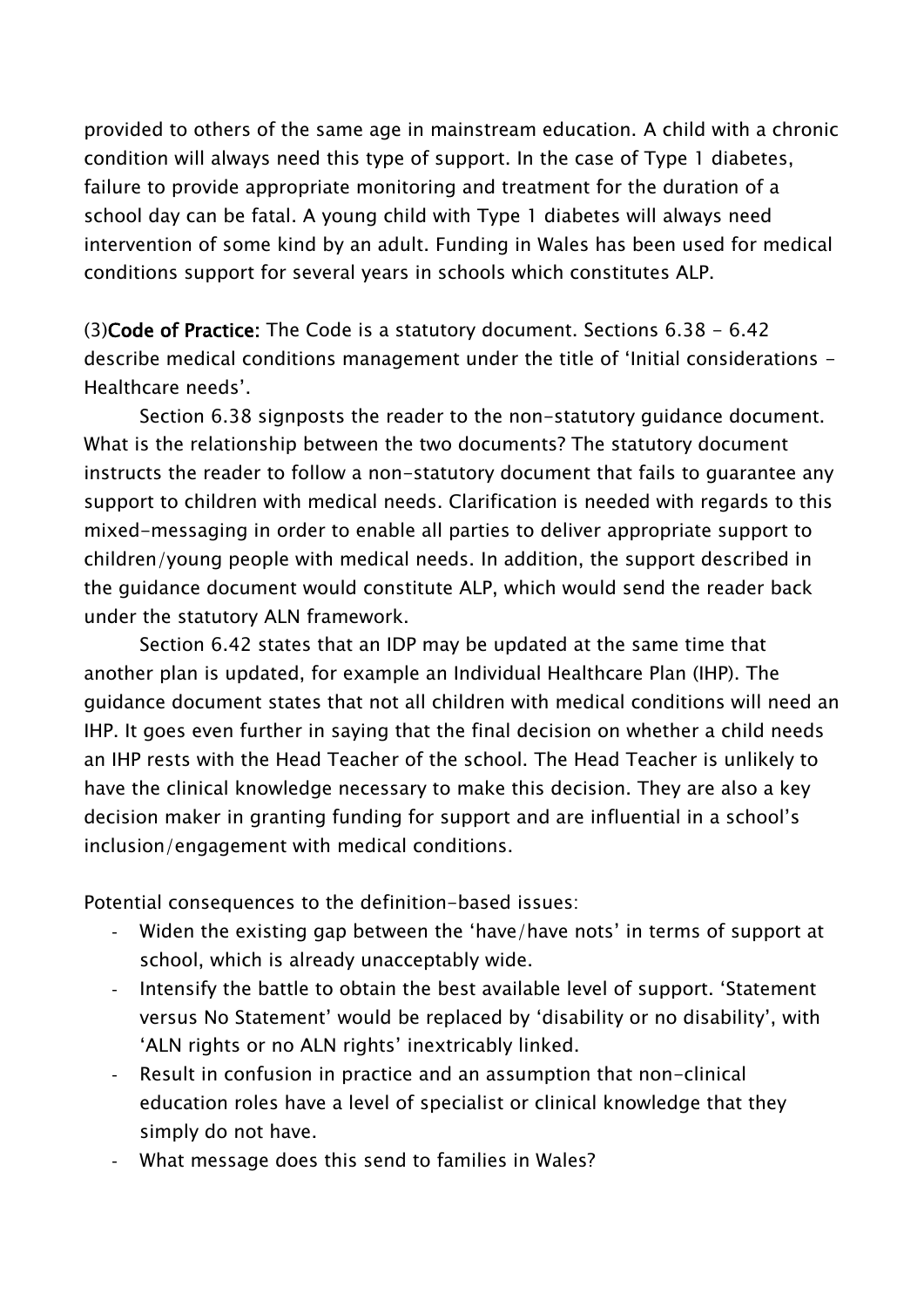## Consequence 2: Medical condition in addition to ALN

What of children and young people who have a medical condition in addition to a learning difficulty/disability? There is no recognition of this group whatsoever, although it is not uncommon for a child to have both. This would introduce yet another additional tier into the Framework. It may also risk unnecessary diagnosis of a learning difficulty in order to secure ALN funding.

## Consequence 3: The battle for statements & funding

The Bill widens the gap and intensifies the battle for support that goes against the very purpose of the reforms. In addition to the scenarios described above, the following measures in the Bill will endanger children with medical conditions:

- (i) The removal of statements: We hear regularly from parents who have removed their child from school because of a lack of available support/they are not confident that their child will be safe /fearful of the quality of available support. They in turn miss days in their own employment and in some cases have even lost or left their jobs because of this. We have heard from parents having to attend their child's school every 2 hours and have even had to move their child to another school.
- (ii) The removal of 1-2-1 support: Some parents tell us that they agreed for their child to receive 1-2-1 support as a compromise with the school to deter the parents from applying for a statement of SEN. It is well known that this is a less expensive option for schools/LEAs.

The above points will further entrench the issues that are currently in desperate need of resolving.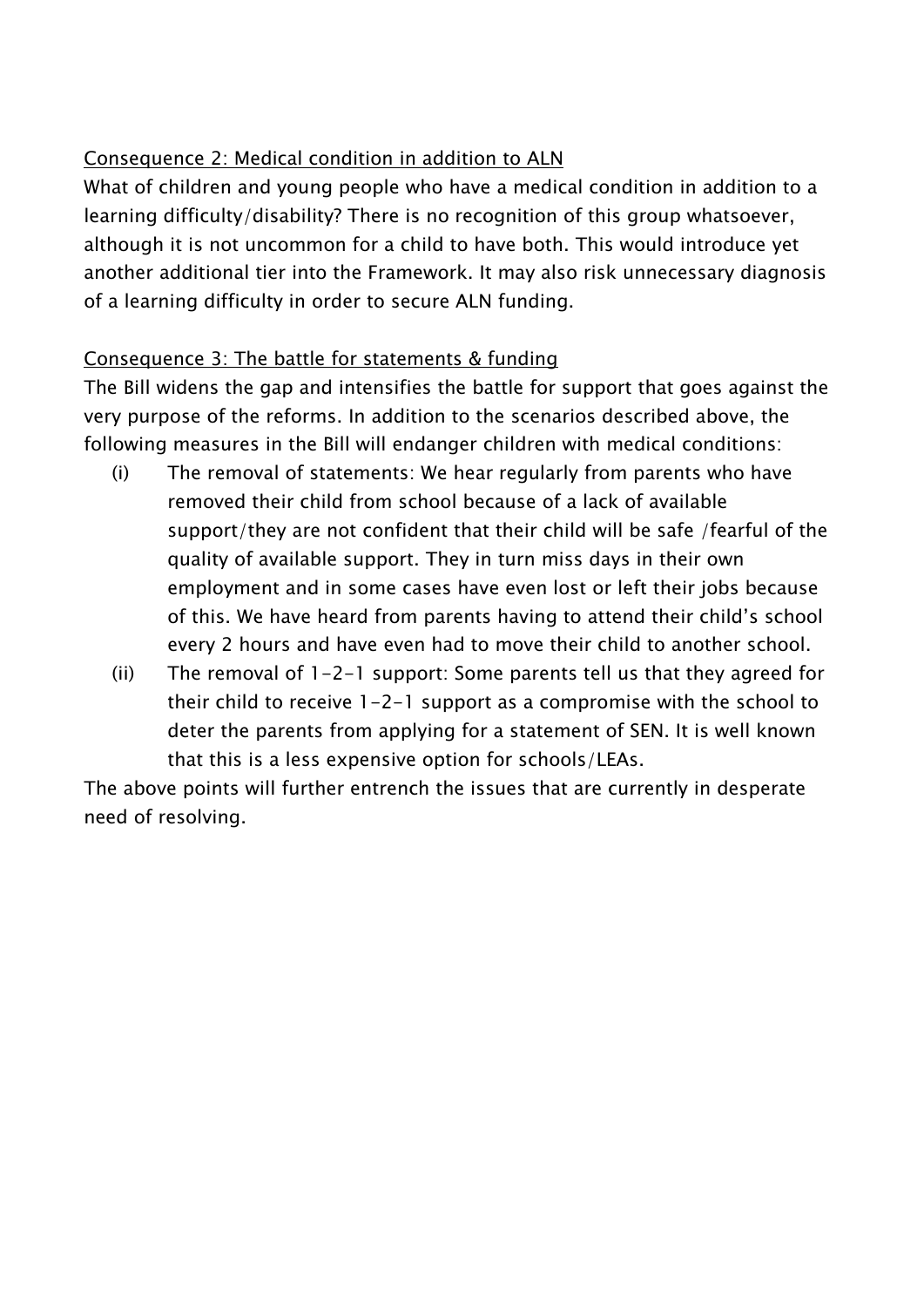## Consequence 4: Comparison of guaranteed support

The table below compares the guaranteed level of support for children with ALN with that guaranteed to children with life-threatening medical conditions:

| <b>ALN Framework</b>                                                                                                                          | <b>Medical Needs Guidance</b>                                                                                                                                                                                                 |  |  |
|-----------------------------------------------------------------------------------------------------------------------------------------------|-------------------------------------------------------------------------------------------------------------------------------------------------------------------------------------------------------------------------------|--|--|
| Individual Development Plan (IDP): Issued to all<br>children with ALN regardless of complexity of<br>need. Document is legal and enforceable. | Individual Health Plan (IHP): States that "not all<br>learners with healthcare needs require an IHP"*. If IHP<br>in place, it has no status/weight if non-compliance is<br>an issue. *Final decision rests with Head Teacher. |  |  |
| <b>Mandatory / Enforcement</b>                                                                                                                | Non-mandatory / no enforcement                                                                                                                                                                                                |  |  |
| <b>Clarity</b>                                                                                                                                | Insufficient detail                                                                                                                                                                                                           |  |  |
| Tribunal access & rights of appeal                                                                                                            | No Tribunal access or rights of appeal                                                                                                                                                                                        |  |  |
| <b>DECLO</b> role                                                                                                                             | No access to DECLO                                                                                                                                                                                                            |  |  |
| <b>Campaign to raise awareness of new rights</b>                                                                                              | No plan to raise awareness                                                                                                                                                                                                    |  |  |

#### Comparison of rights if ALN Bill passes in current format:

NB: The DECLO role is a health/clinical role that will be based in each health board in Wales. Their remit will not cover medical conditions unless they are included in the reforms.

## the provisions for collaboration and multi-agency working, and to what extent these are adequate;

Health services are mentioned throughout but not children with medical needs.

# whether there is enough clarity about the process for developing and maintaining Individual Development Plans (IDPs) and whose responsibility this will be;

IDP/IHP relationship is not clear and need consideration (as above). We support the use of an editable all-Wales template for an IDP/IHP.

## whether Bill will establish a genuinely age 0-25 system;

The NHS system is not set up to reflect this. Services are divided into paediatric and adult services.

## • the capacity of the workforce to deliver the new arrangements;

- Currently, paediatric specialist staff provide training to schools for specific medical conditions, where possible. We know of instances where a small number of schools have declined this service and have even prevented NHS staff from entering the premises to carry this out. If included in the Bill, this non-compliance would be addressed and would be far less likely to happen. The majority of schools have welcomed the training. The Bill (if applicable to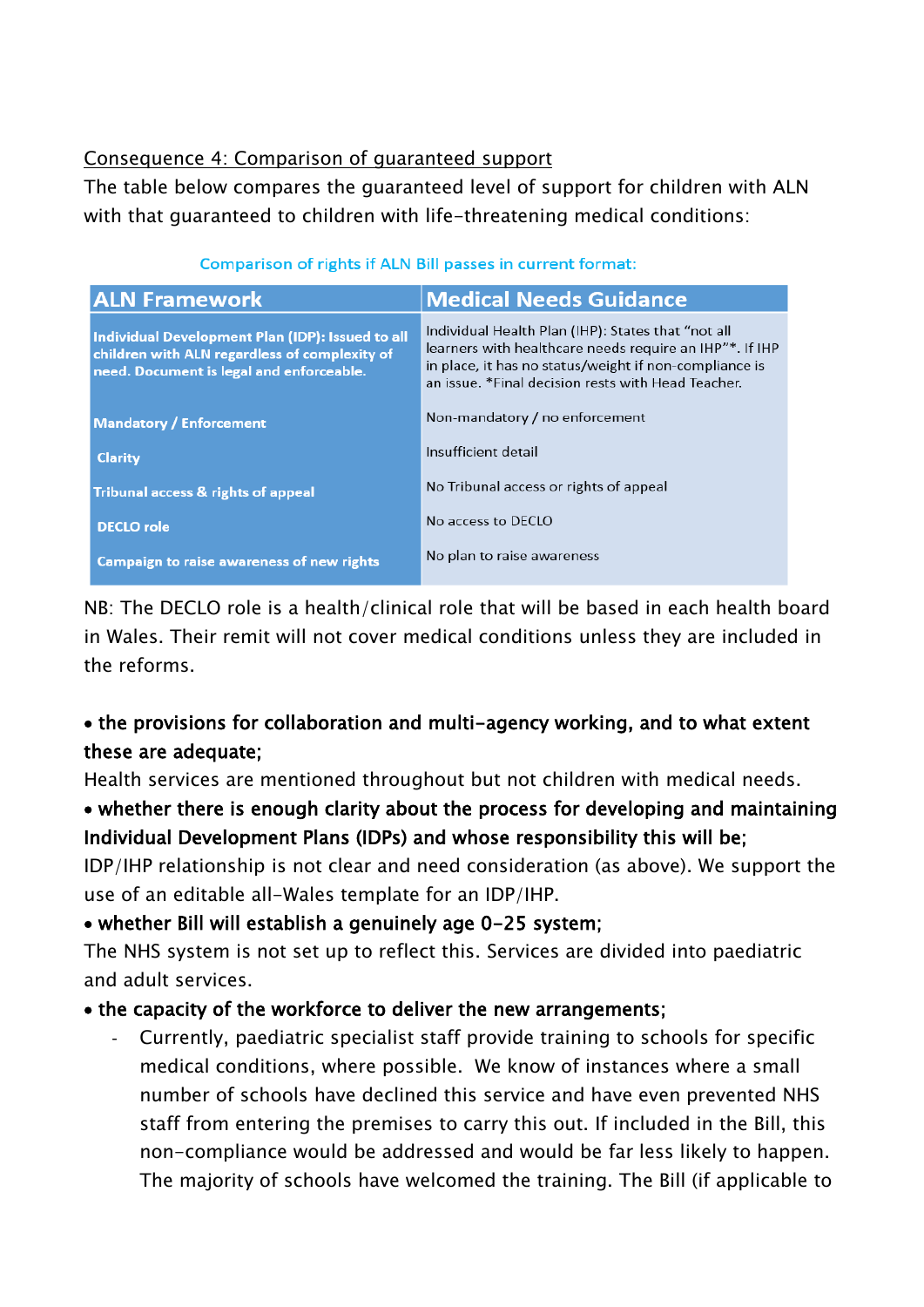medical conditions) would not change this but would be an important step in formalising this arrangement.

- School staff (ideally 2-3) volunteer to receive training for Type 1 diabetes management. We hear from school staff who are deterred from doing this by their teaching unions because of the lack of legal clarity in this area. We also hear from parents, school staff and NHS staff that school staff who want to volunteer are prevented from doing so by senior staff at the school. Not including medical conditions will threaten the willingness of staff who currently provide care on a voluntary basis and will deter those who would like to, both now and in the future. What message will excluding medical conditions send to those who are already concerned about their own legal protection?
- Situations do arise whereby there are no volunteers amongst existing school staff. In this scenario, funding is usually applied for external staff to come in to the school to provide support or the child's parents are expected to attend the school (sometimes as frequently as every two hours) to carry out diabetes-related tasks.
- Current culture of employing 121 support workers is an expensive approach.
- There is no recognition that SENCOs currently have responsibilities for children with medical conditions and no proposals on how this will be managed should medical conditions be excluded from the reforms.
- Education Tribunal has no jurisdiction over health services/medical conditions cases.
- Despite a high level of support provided by NHS staff and Paediatric Diabetes Specialist Nurses (PDSNs), this issue remains.

How do we reconcile a voluntary system with the provision of effective support for a child with complex medical needs when away from home? The voluntary capacity means that some schools do not deliver support as they should. There is an overreliance on parents to attend school premises to provide treatment and where this is not viable, a child's health and/or education are put at risk when schools refuse to engage, resulting in parents removing their child from school.

## • the proposed new arrangements for dispute resolution and avoidance. It would be helpful to the Committee if respondents could identify how the Bill could be amended to improve any aspects which they identify as inadequate.

Evidence shows that having a statutory duty in England has resulted in fewer parents resorting to dispute resolution (i.e. legal action) simply because all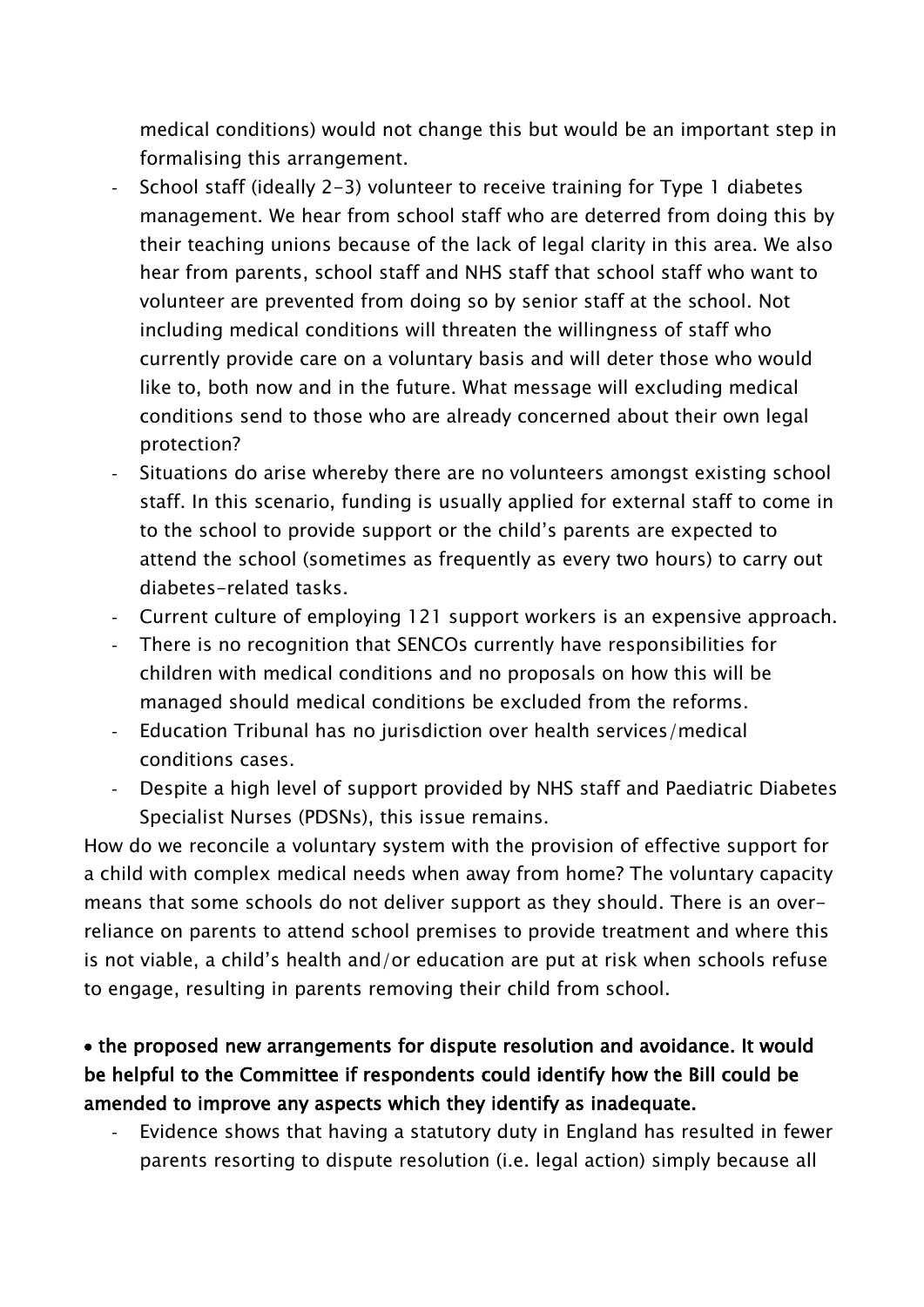parties are able to clearly reference their legal responsibilities and are aware of their duties.

- The escalation process in the Bill is a clear and sensible approach to dispute avoidance and dispute resolution for ALN. We know that the process can be time consuming. We welcome the time limits placed at certain points in the process but these are longer than we would hope for when a family is having to wait (i.e. 10 weeks).
- The guidance does not outline dispute avoidance/resolution but states the following:

Schools should also consider how the learning experience can be maximised to support children and young people to develop the knowledge, skills and emotional resilience required to uphold their own rights, the rights of others and to appropriately resolve conflicts. It should give specific focus to combating: "depression, eating disorders and self-destructive behaviours, sometimes leading to self-inflicted injuries and suicide…violence, ill-treatment, abuse and neglect, including sexual abuse, unrealistically high expectations, and/or bullying or hazing in and outside school." UNCRC General comment 4 (Creating a Safe and Supportive Environment).

- Families currently approach NHS channels and the third sector with disputes regarding medical conditions. Both sectors currently provide a high level of mediation and advocacy for families.
- The Additional Support Needs Tribunal in Scotland, to which children with medical conditions have access issued a landmark ruling for medical conditions in 2014. The Tribunal ruled in favour of a child with Type 1 diabetes when a local authority and school failed to put the right support in place. More information: [http://govanlc.blogspot.co.uk/2013/07/glc](http://govanlc.blogspot.co.uk/2013/07/glc-scottish-test-case-win-for-school.html)[scottish-test-case-win-for-school.html.](http://govanlc.blogspot.co.uk/2013/07/glc-scottish-test-case-win-for-school.html) Whilst this does not set a legal precedent for the England/Wales judicial system, the decision can be considered a persuasive one and is a welcome step.